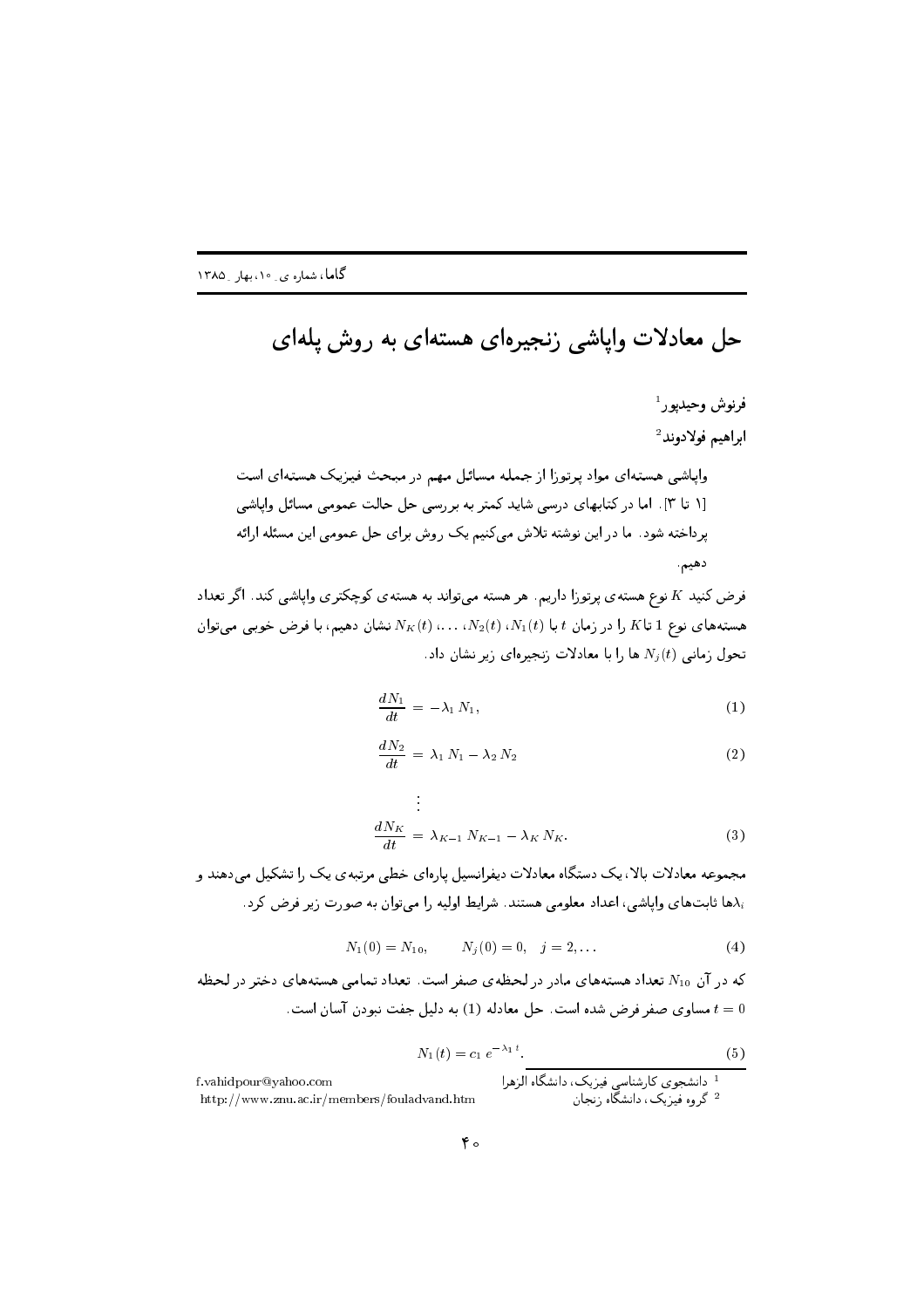نابت  $c_1$ از روی شرایط اولیه برابر  $c_1 = N_{10}$  تعیین میگردد . در نتیجه  $N_1(t)$  به صورت زیر است.

$$
N_1(t) = N_{10} e^{-\lambda_1 t}.
$$
\n(6)

حال برای به دست آوردن  $N_2(t)$  ، جواب  $N_1(t)$  را در معادلهی (2) جایگذاری می کنیم تا به معادله زير برسيم.

$$
\frac{dN_2}{dt} + \lambda_2 N_2 = \lambda_1 N_{10} e^{-\lambda_1 t}.
$$
\n(7)

می بینیم که معادلهی مربوط به  $N_2(t)$  یک معادلهی دیفرانسیل درجه یک، خطی، و ناهمگن است که جواب آن به صورت ترکیب خطی از یک جواب عمومی و یک جواب خصوصی است.

$$
N_2(t) = c_2 e^{-\lambda_2 t} + N_2^p(t)
$$
\n(8)

همان جواب خصوصی این معادله است که با توجه به فرم جمله ناهمگن، آن را به صورت زیر  $N^p_2(t)$ حدس مىزنيم

$$
N_2^p(t) = r_2 e^{-\lambda_1 t}.
$$
\n(9)

این جمله را در رابطه (7) جایگذاری کرده و پس از حذف عامل مشترک  $e^{-\lambda_1 t}$  به نتیجهی زیر می رسیم

$$
-\lambda_1 r_2 + \lambda_2 r_2 = \lambda_1 N_{10}.
$$
 (10)

همچنین با توجه به شرایط اولیه  $0 = N_2(0) = N_2(0)$  نیز به رابطه ی زیر بین  $r_2$  و  $c_2$  می رسیم.

$$
0 = c_2 + r_2. \t\t(11)
$$

با حل این دو معادله ی اخیر، مجهولات  $r_2$  و  $c_2$  به راحتی به دست می آیند.

$$
r_2 = \frac{\lambda_1 N_{10}}{\lambda_2 - \lambda_1}, \qquad c_2 = \frac{\lambda_1 N_{10}}{\lambda_1 - \lambda_2}.
$$
 (12)

با جایگذاری  $c_2$  و  $r_2$  در رابطه ی  $N_2(t)$  ،  $N_2(t)$  به دست می آید.

$$
N_2(t) = \frac{\lambda_1 N_{10}}{\lambda_1 - \lambda_2} \left[ e^{-\lambda_2 t} - e^{-\lambda_1 t} \right].
$$
 (13)

 $\lambda_1>\lambda_2$  توجه داریم که  $N_2(t)$  تعداد هستههای دختر نوع 2 است بنا بر این باید مثبت باشد. اگر  $\lambda_1=\lambda_2$  باشد، آنگاه مخرج فرمول اخیر مثبت است، و صورت نیز مثبت است. در حالت خاص  $\lambda_1$ دیگر جواب (9) فرم مناسبی برای جواب خصوصی معادله نخواهد بود. فرم مناسب را به صورت : میگیریم. با جایگذاری در معادلهی (7) خواهیم داشت M $\sum_{2}^{p}(t)=r_{2}\,t\,e^{-\lambda_{1}\,t}$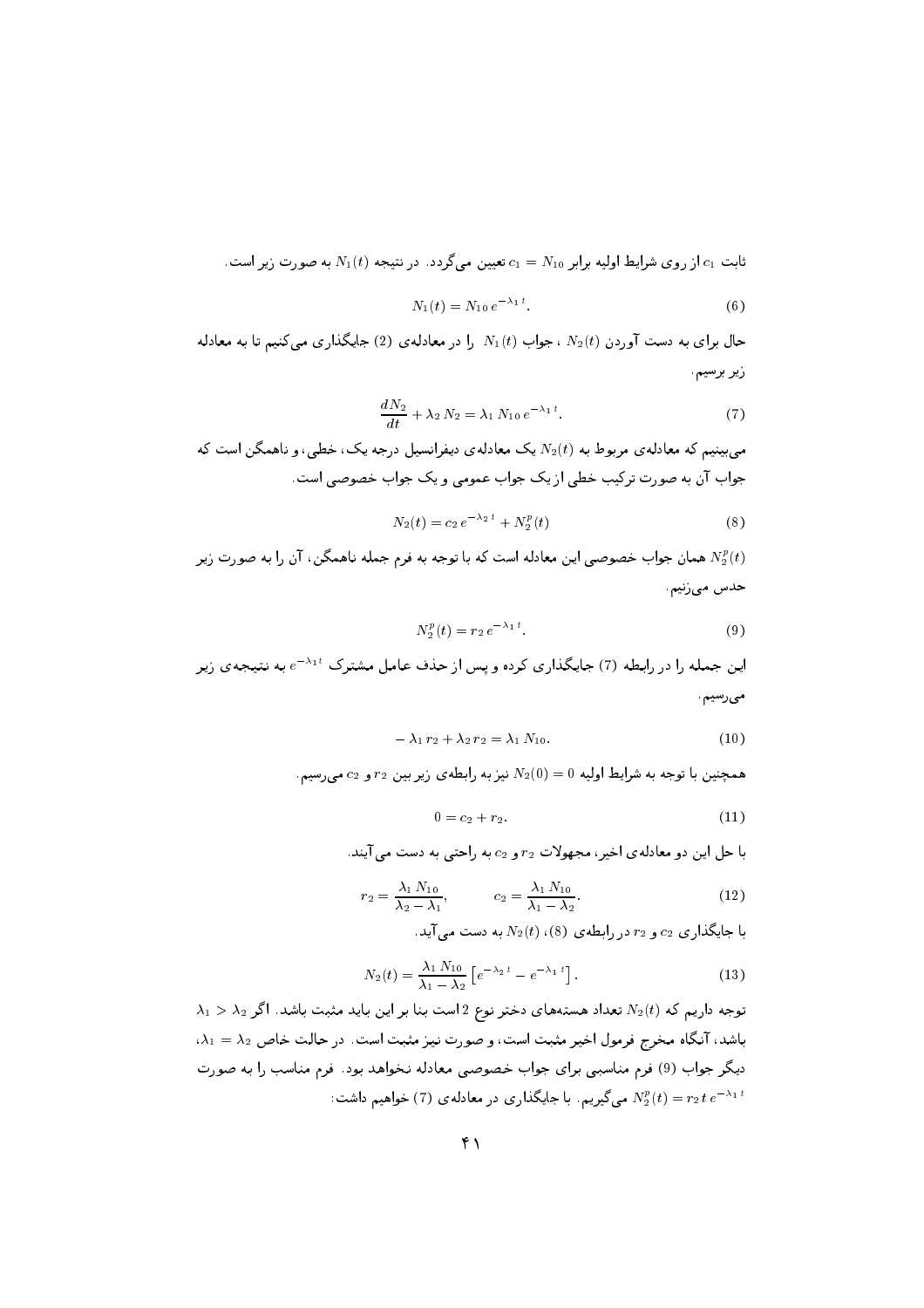$$
-\lambda_1 r_2 t e^{-\lambda_1 t} + r_2 e^{-\lambda_1 t} + \lambda_2 r_2 t e^{-\lambda_1 t} = \lambda_1 N_{10} e^{-\lambda_1 t},
$$
  

$$
\lambda_2 = \lambda_1 \implies r_2 = \lambda_1 N_{10}
$$

\$ ? ` ("+ <sup>8</sup> / 8 # 1 & ,- 8 " 
% W \$1 )g- ~- \$:2

$$
N_2(t) = \lambda_1 N_{10} t e^{-\lambda_1 t}.
$$
 (14)

b-2 W and the second term of the second terms of the second terms of the second terms of the second terms of t نمىيردازيم.

به این ترتیب  $r_2(\iota)$  را به دست اوردیم. حام به حل معادته مربوط به  $r_3(\iota)$  میپرداریم.

$$
\frac{dN_3}{dt} = \lambda_2 N_2 - \lambda_3 N_3, \n\frac{dN_3}{dt} + \lambda_3 N_3 = \lambda_2 N_2 = \frac{\lambda_1 \lambda_2 N_{10}}{\lambda_1 - \lambda_2} \left[ e^{-\lambda_2 t} - e^{-\lambda_1 t} \right].
$$
\n(15)

 $\alpha$  , and a construction of the construction of the construction of the construction of the construction of the construction of the construction of the construction of the construction of the construction of the construc نشان میدهیم  $N_3^{\ast}\left( t\right)$ 

$$
N_3(t) = c_3 e^{-\lambda_3 t} + N_3^p(t). \tag{16}
$$

از انجایی که  $N^s_3(t)$  هم یکی از جوابهای معادله است، باید در رابطه (15) صدق کند.

$$
\frac{dN_3^p(t)}{dt} + \lambda_3 N_3^p(t) = \frac{\lambda_1 \lambda_2 N_{10}}{\lambda_1 - \lambda_2} \left[ e^{-\lambda_2 t} - e^{-\lambda_1 t} \right].
$$
 (17)

با توجه به فرم بحش ناهمدن ، جواب حصوصی  $N_{\hat{3}}(t)$  را به این صورت حدس می $\omega$ یم:

$$
N_3^p(t) = r_3 e^{-\lambda_1 t} + s_3 e^{-\lambda_2 t}.
$$
 (18)

این جواب را در رابطه (15) صدق می دهیم.

$$
-r_3\lambda_1 e^{-\lambda_1 t} - s_3\lambda_2 e^{-\lambda_2 t} + r_3\lambda_3 e^{-\lambda_1 t} + s_3\lambda_3 e^{-\lambda_2 t} = \frac{\lambda_1 \lambda_2 N_{10}}{\lambda_1 - \lambda_2} \left[ e^{-\lambda_2 t} - e^{-\lambda_1 t} \right].
$$
 (19)  
پس از فاکتورگیری داریم:

$$
e^{-\lambda_1 t} \left[ -r_3 \lambda_1 + r_3 \lambda_3 \right] + e^{-\lambda_2 t} \left[ -s_3 \lambda_2 + s_3 \lambda_3 \right] = \frac{\lambda_1 \lambda_2 N_{10}}{\lambda_1 - \lambda_2} \left[ e^{-\lambda_2 t} - e^{-\lambda_1 t} \right] \tag{20}
$$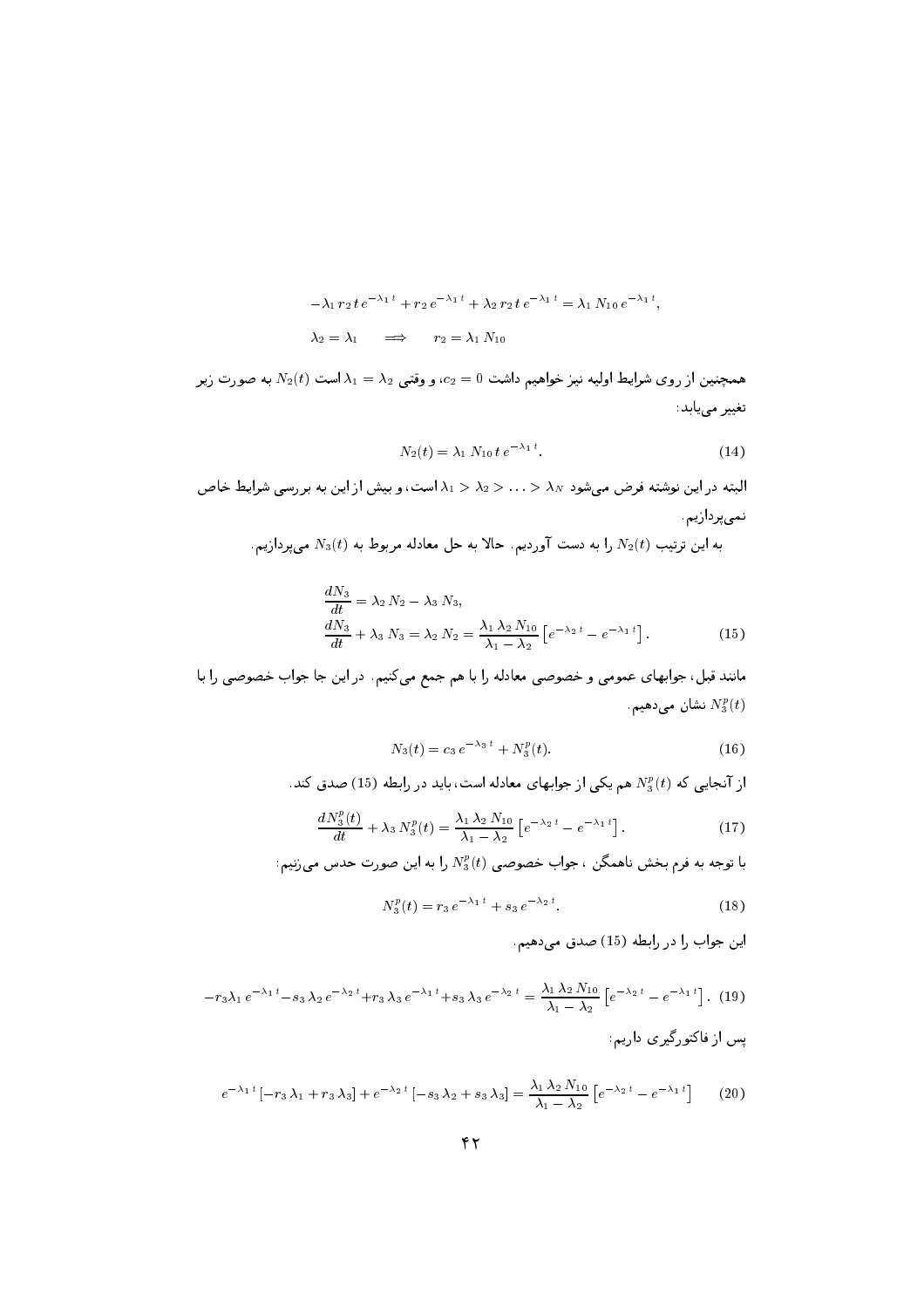با مساوی قرار دادن ضرایب یکسان  $e^{-\lambda_1 t}$  و  $e^{-\lambda_2 t}$  در دو طرف تساوی، مقادیر  $s_3$  و  $r_3$  به دست می آیند.

$$
r_3 \left(\lambda_3 - \lambda_1\right) = \frac{\lambda_1 \lambda_2 N_{10}}{\lambda_2 - \lambda_1} \qquad \Rightarrow \qquad r_3 = \frac{\lambda_1 \lambda_2 N_{10}}{\left(\lambda_2 - \lambda_1\right) \left(\lambda_3 - \lambda_1\right)},\tag{21}
$$

$$
s_3 \left(\lambda_3 - \lambda_2\right) = \frac{\lambda_1 \lambda_2 N_{10}}{\lambda_1 - \lambda_2} \qquad \Rightarrow \qquad s_3 = \frac{\lambda_1 \lambda_2 N_{10}}{\left(\lambda_1 - \lambda_2\right) \left(\lambda_3 - \lambda_2\right)}.\tag{22}
$$

حال برای پیدا کردن c3 از شرایط اولیه استفاده میکنیم.

$$
N_3(0) = 0 \Rightarrow c_3 + r_3 + s_3 = 0 \Rightarrow c_3 = -r_3 - s_3. \tag{23}
$$

كه با توجه به روابط (21) و (22) به دست مى آوريم:

$$
c_3 = \frac{\lambda_1 \lambda_2 N_{10}}{(\lambda_1 - \lambda_3) (\lambda_2 - \lambda_3)}.
$$
 (24)

به این ترتیب میتوان این ضرایب را در  $N_3(t)$  جایگذاری کرد و  $N_3(t)$  را به دست آورد.

$$
N_3(t) = \lambda_1 \lambda_2 N_{10} \left[ \frac{e^{-\lambda_1 t}}{(\lambda_2 - \lambda_1) (\lambda_3 - \lambda_1)} + \frac{e^{-\lambda_2 t}}{(\lambda_1 - \lambda_2) (\lambda_3 - \lambda_2)} \right]
$$
(25)

$$
+\frac{e^{-\lambda_3 t}}{(\lambda_1-\lambda_3)(\lambda_2-\lambda_3)}\bigg].
$$
 (26)

با انجام مقداری عملیات ریاضی، به راحتی میتوان  $N_4(t)$  را نیزییدا کرد.

$$
N_4(t) = N_{10} \lambda_1 \lambda_2 \lambda_3 \left[ \frac{e^{-\lambda_1 t}}{(\lambda_2 - \lambda_1) (\lambda_3 - \lambda_1) (\lambda_4 - \lambda_1)} + \frac{e^{-\lambda_2 t}}{(\lambda_1 - \lambda_2) (\lambda_3 - \lambda_2) (\lambda_4 - \lambda_2)} + \frac{e^{-\lambda_3 t}}{(\lambda_1 - \lambda_3) (\lambda_2 - \lambda_3) (\lambda_4 - \lambda_3)} + \frac{e^{-\lambda_4 t}}{(\lambda_1 - \lambda_4) (\lambda_2 - \lambda_4) (\lambda_3 - \lambda_4)} \right].
$$
\n(27)

 $\lambda_4$  در شکل ۱، تغییرات  $N_1$ ،  $N_2$ ، و $N_4$  بر حسب زمان نشان داده شده است. مقادیر عددی  $\lambda_1$  تا  $\lambda_2$  $\lambda_4 = 0.2$  به ترتیب عبارتند از:  $\lambda_1 = 0.4$ ،  $\lambda_2 = 0.4$ ، ک $\lambda_3 = 0.3$ ، و

با توجه به جوابهای به دست آمده، میتوان شکل عمومی جوابها را برای هر هسته دختر دلخواه i ام  $(\lambda_0:=1):[{\mathfrak k}]\,$  حدس زد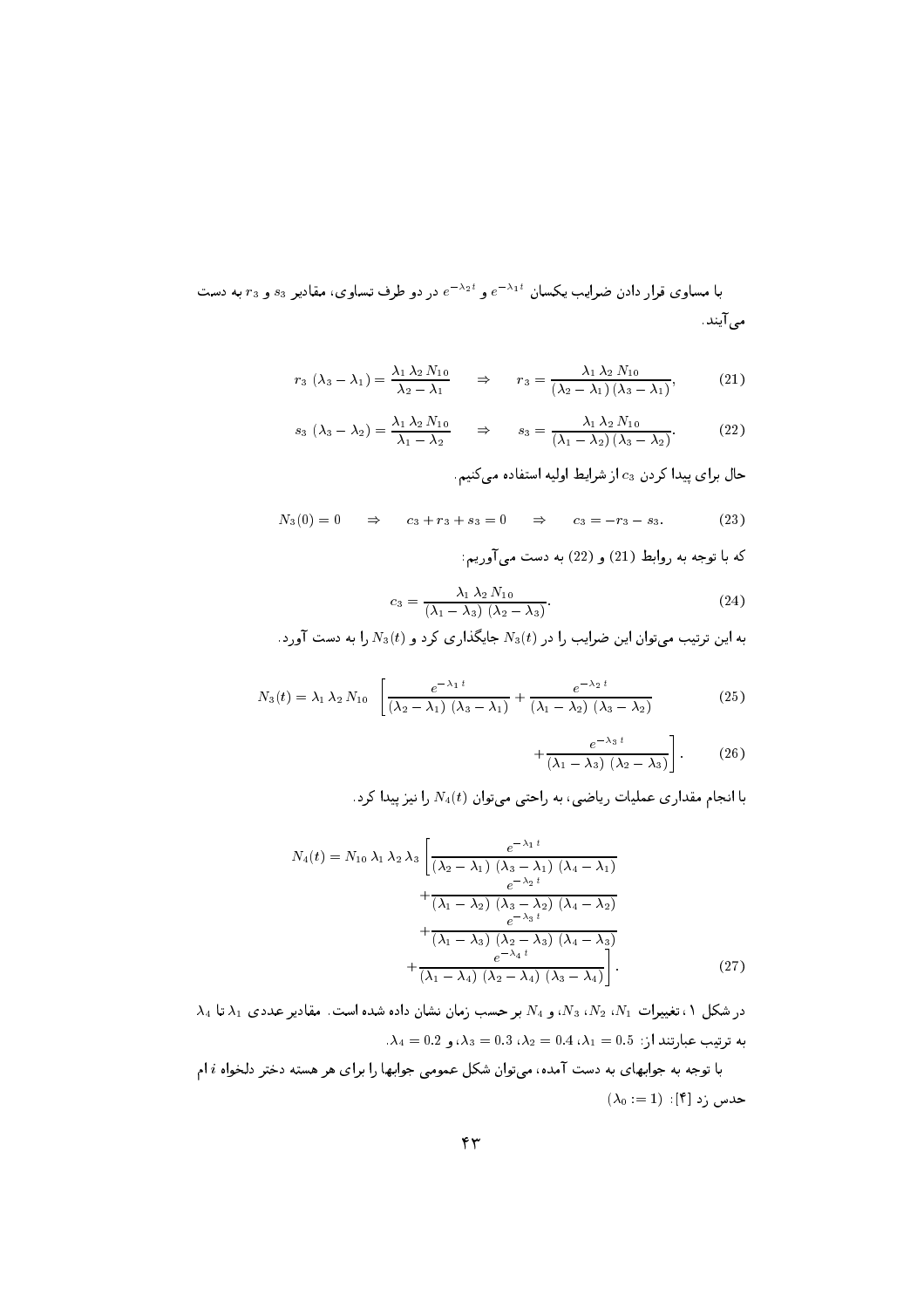

. شکل ۱: در این شکل تغییرات  $N_1$ ،  $N_3$ ،  $N_3$ ، و  $N_4$  بر حسب زمان نشان داده شده است.  $\lambda_4=0.2$  مقادیر عددی  $\lambda_1$  تا  $\lambda_4$  به ترتیب عبارتند از:  $\lambda_1=0.4$ ،  $\lambda_2=0.3$ ، و  $\lambda_3=0.3$ .

$$
N_i(t) = N_{10} \lambda_{i-1} \lambda_{i-2}, \ldots \lambda_1 \sum_{k=1}^i \frac{e^{-\lambda_k t}}{\prod_{j=1}^i (j \neq k)} \lambda_j.
$$
 (28)

برای اثبات رابطه بالا از استقراء کمک میگیریم. در واقع باید نشان دهیم  $N_{i+1}(t)$  در معادله زیر صدق مى كند .

$$
\frac{dN_{i+1}}{dt} = \lambda_i = mN_i - \lambda_{i+1} N_{i+1}.
$$
 (29)

یا به طور معادل باید نشان دهیم که رابطه

$$
\frac{dN_{i+1}}{dt} + \lambda_{i+1} N_{i+1} = \lambda_i N_i \tag{30}
$$

روتار است. بدین منظور نخست 
$$
N_{i+1}(t)
$$
 و  $\frac{dN_{i+1}(t)}{dt}$  و ا تشکیل میدهیم.

$$
N_{i+1}(t) = N_{10} \lambda_i \lambda_{i-1}, \ldots \lambda_1 \sum_{k=1}^{i+1} \frac{e^{-\lambda_k t}}{\prod_{j=1}^{i+1} (j \neq k)}.
$$
 (31)

با مشتق گیری حواهیم داشت: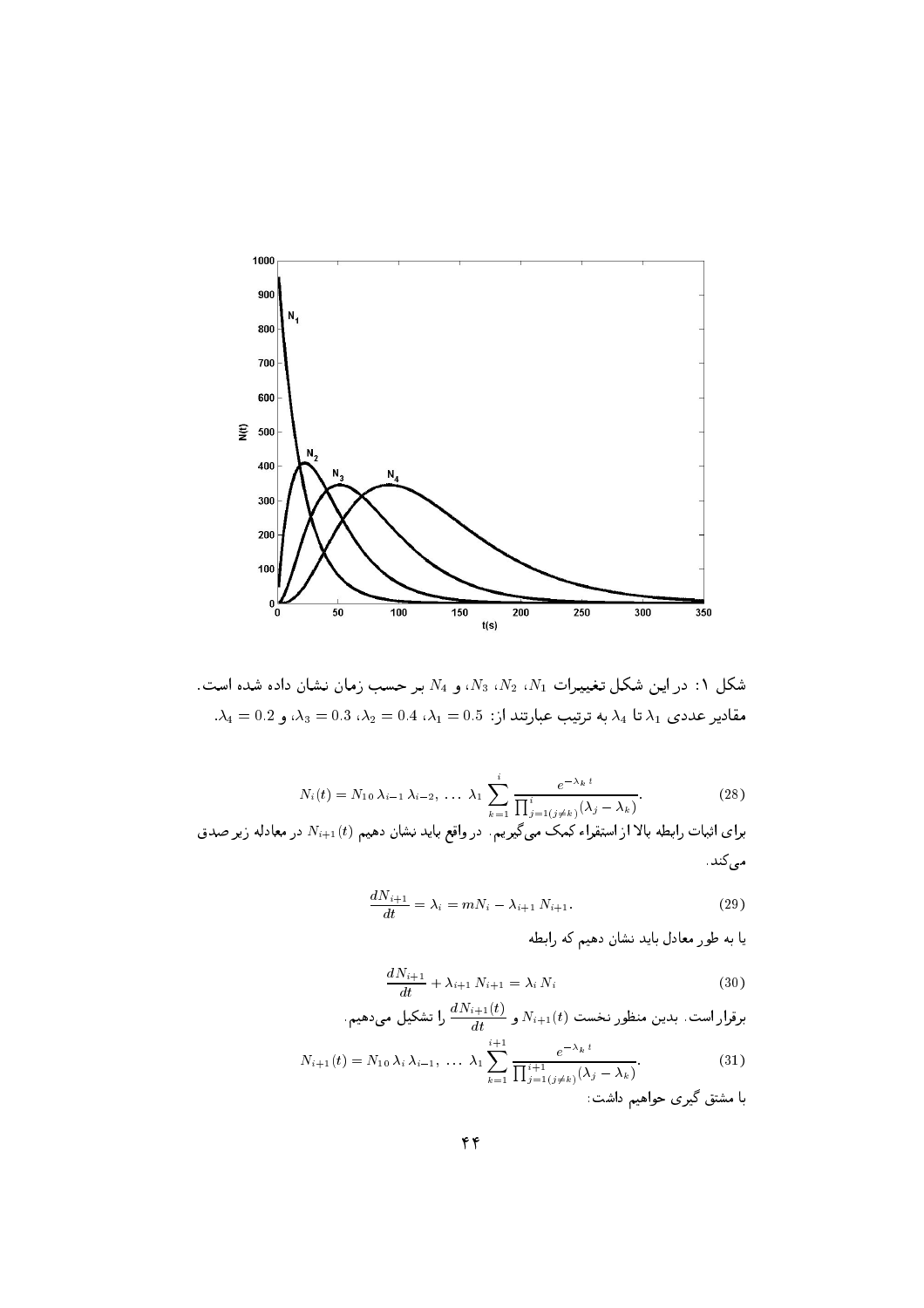$$
\frac{dN_{i+1}}{dt} = N_{10}\lambda_i \lambda_{i-1}, \dots \lambda_1 \sum_{k=1}^{i+1} \frac{-\lambda_k e^{-\lambda_k t}}{\prod_{j=1}^{i+1} (j \neq k)} (\lambda_j - \lambda_k)
$$
(32)

حال دو عبارت اخیر را در رابطه (30) قرار میدهیم تا به رابطه زیر برسیم:

$$
N_{10} \lambda_i \lambda_{i-1}, \dots \lambda_1 \sum_{k=1}^{i+1} \frac{-\lambda_k e^{-\lambda_k t}}{\prod_{j=1}^{i+1} (j \neq k)} (\lambda_j - \lambda_k)
$$
  
+  $\lambda_{i+1} N_{10} \lambda_i \lambda_{i-1}, \dots \lambda_1 \sum_{k=1}^{i+1} \frac{e^{-\lambda_k t}}{\prod_{j=1}^{i+1} (j \neq k)} (\lambda_j - \lambda_k)$   

$$
\frac{?}{=} \lambda_i N_{10} \lambda_{i-1} \lambda_{i-2}, \dots \lambda_1 \sum_{k=1}^{i} \frac{e^{-\lambda_k t}}{\prod_{j=1}^{i} (j \neq k)} (\lambda_j - \lambda_k).
$$
 (33)

سپس عامل مشترک  $\lambda_1 \ldots \lambda_i$  را از دو طرف این رابطه حذف میکنیم.

$$
\sum_{k=1}^{i+1} \frac{-\lambda_k e^{-\lambda_k t}}{\prod_{j=1}^{i+1} (j \neq k)} + \lambda_{i+1} \sum_{k=1}^{i+1} \frac{e^{-\lambda_k t}}{\prod_{j=1}^{i+1} (j \neq k)} (\lambda_j - \lambda_k)
$$
  

$$
\sum_{k=1}^{i} \frac{e^{-\lambda_k t}}{\prod_{j=1}^{i} (j \neq k)} (\lambda_j - \lambda_k)
$$
 (34)

$$
\sum_{k=1}^{i+1} \frac{(\lambda_{i+1} - \lambda_k) e^{-\lambda_k t}}{\prod_{j=1}^{i+1} (j \neq k)} (\lambda_j - \lambda_k)
$$
\n(35)

جمله 1 + i ام جمع، صفر خواهد شد. بنا بر اين مي توان حد بالاي جمع را تا i گرفت:

$$
\sum_{k=1}^{i} \frac{(\lambda_{i+1} - \lambda_k)e^{-\lambda_k t}}{\prod_{j=1}^{i+1} (j \neq k)} \tag{36}
$$

در مخرج عبارت داخل  $\sum$ ، جمله 1 $i+j = j = j$ را جدا کرده که با جمله  $(\lambda_{i+1}-\lambda_k)$  در صورت ساده میشود. پس خواهیم داشت:

$$
\sum_{k=1}^{i} \frac{e^{-\lambda_k t}}{\prod_{j=1}^{i} (j \neq k)} \cdot \tag{37}
$$

كه در واقع همان سمت راست رابطه (34) است. بدين ترتيب حكم استقراء ثابت شد و مىتوان شكل عمومی جوابها را برای هر هسته دختر دلخواه، از روی رابطه (28) به دست آورد.